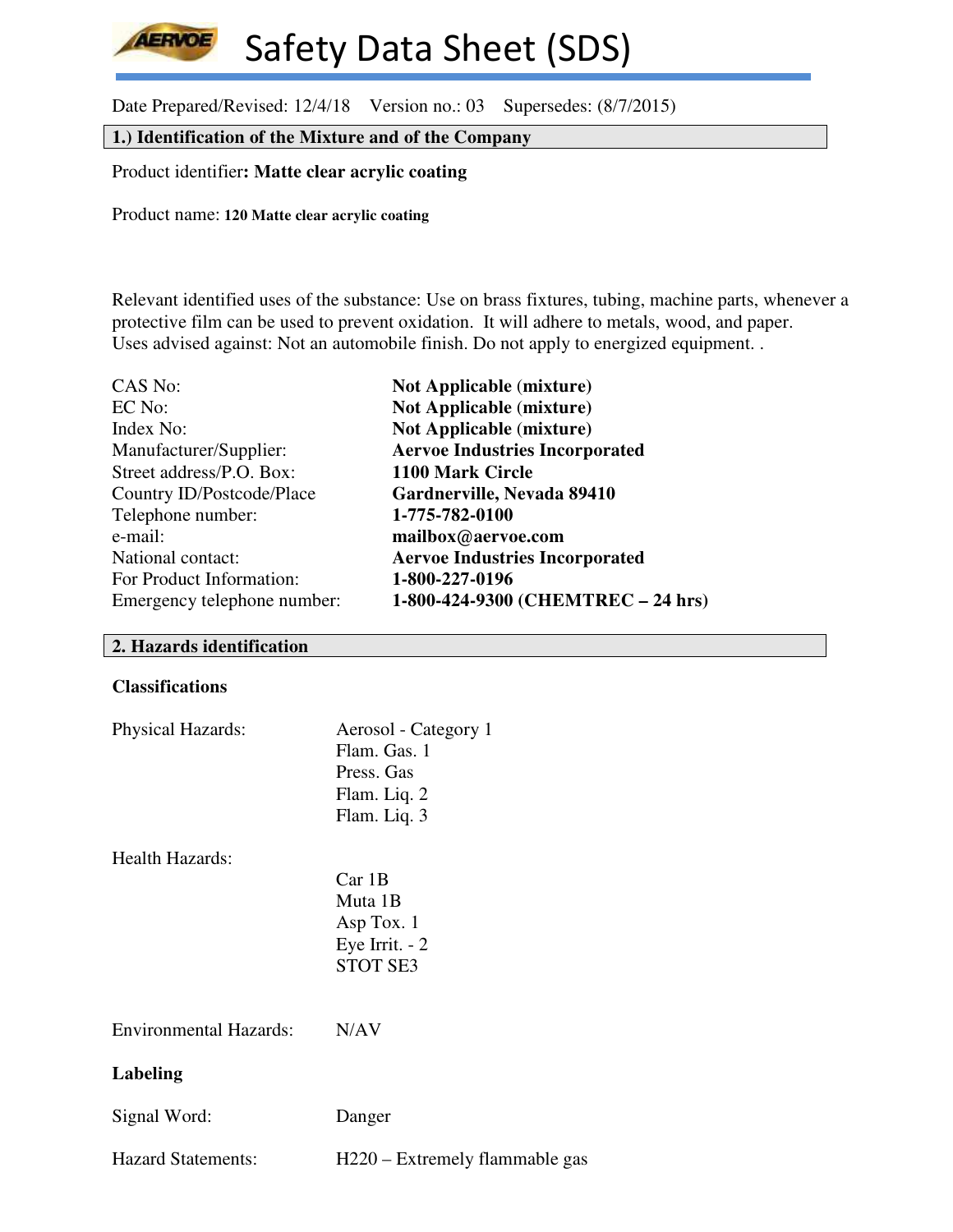Date Prepared/Revised: 12/4/18 Version no.: 03 Supersedes: (8/7/2015)

- H222 Extremely flammable aerosol
- H225 Highly flammable liquid and vapour.
- H226 Flammable liquid and vapour.
- H229 Pressurized container: may burst if heated
- H304 May be fatal if swallowed and enters airways.
- H319 Causes serious eye irritation.
- H336 May cause drowsiness or dizziness.
- H340 May cause genetic defects
- H350 May cause cancer

- Precautionary Statements: P101 If medical advice is needed, have product container or label at hand
	- P102 Keep out of reach of children
	- P103 Read label before use
	- P210 Keep away from heat/sparks/open flames/hot surfaces no smoking
	- P211 Do not spray on an open flame or other ignition source
	- P251 Pressurized container: Do not pierce or burn, even after use
	- P261 Avoid breathing dust/fume/gas/mist/vapours/spray
	- P262 Do not get in eyes, on skin, or on clothing
	- P264 Wash … thoroughly after handling
	- P280 Wear protective gloves/eye protection/face protection

 P303+P361+P353 - If on skin or hair, remove/takeoff immediately all contaminated clothing. Rinse skin with water/shower.

- P410+P412 Protect from sunlight. Do not expose to temperatures exceeding 50ºC/122ºF
- P501 Dispose of contents/container in accordance with local/regional/national/international regulation



Symbols/Pictograms:

## 3. **Composition / Information on Ingredients**

#### **Composition**

| Chemical           | Synonyms  | <b>CAS</b> Number | <b>EINECS</b>   | Weight      | <b>Hazard Category</b> | H-Code             |
|--------------------|-----------|-------------------|-----------------|-------------|------------------------|--------------------|
|                    |           |                   | Number          | Percent     |                        |                    |
| Acetone            | Propanone | $67 - 64 - 1$     | 200-662-2       | $30 - 60\%$ | Flam. Liq. 2           | H <sub>225</sub> , |
|                    |           |                   |                 |             | Eye Irrit. 2           | H319,              |
|                    |           |                   |                 |             | STOT SE <sub>3</sub>   | H <sub>336</sub>   |
| Hydrocarbon        | LPG       | 68476-86-8        | 270-705-8       | $10 - 30\%$ | Press. Gas             | H <sub>220</sub>   |
| Propellant         |           |                   |                 |             | Flam. Gas 1            | H <sub>229</sub>   |
| n-Butyl            | n-Butyl   | 123-86-4          | 204-658-1       | $7 - 13\%$  | Flam. Liq. 3           | H <sub>226</sub>   |
| Acetate            | Ester     |                   |                 |             | STOT SE <sub>3</sub>   | H336               |
| Aliphatic          | Solvent   | 64742-89-8        | $265 - 192 - 2$ | $7 - 13%$   | Carc. 1B               | H <sub>350</sub>   |
| Petroleum          | Naphtha   |                   |                 |             | Muta. 1B               | H <sub>340</sub>   |
| <b>Distillates</b> |           |                   |                 |             | Asp. Tox. $1$          | H <sub>304</sub>   |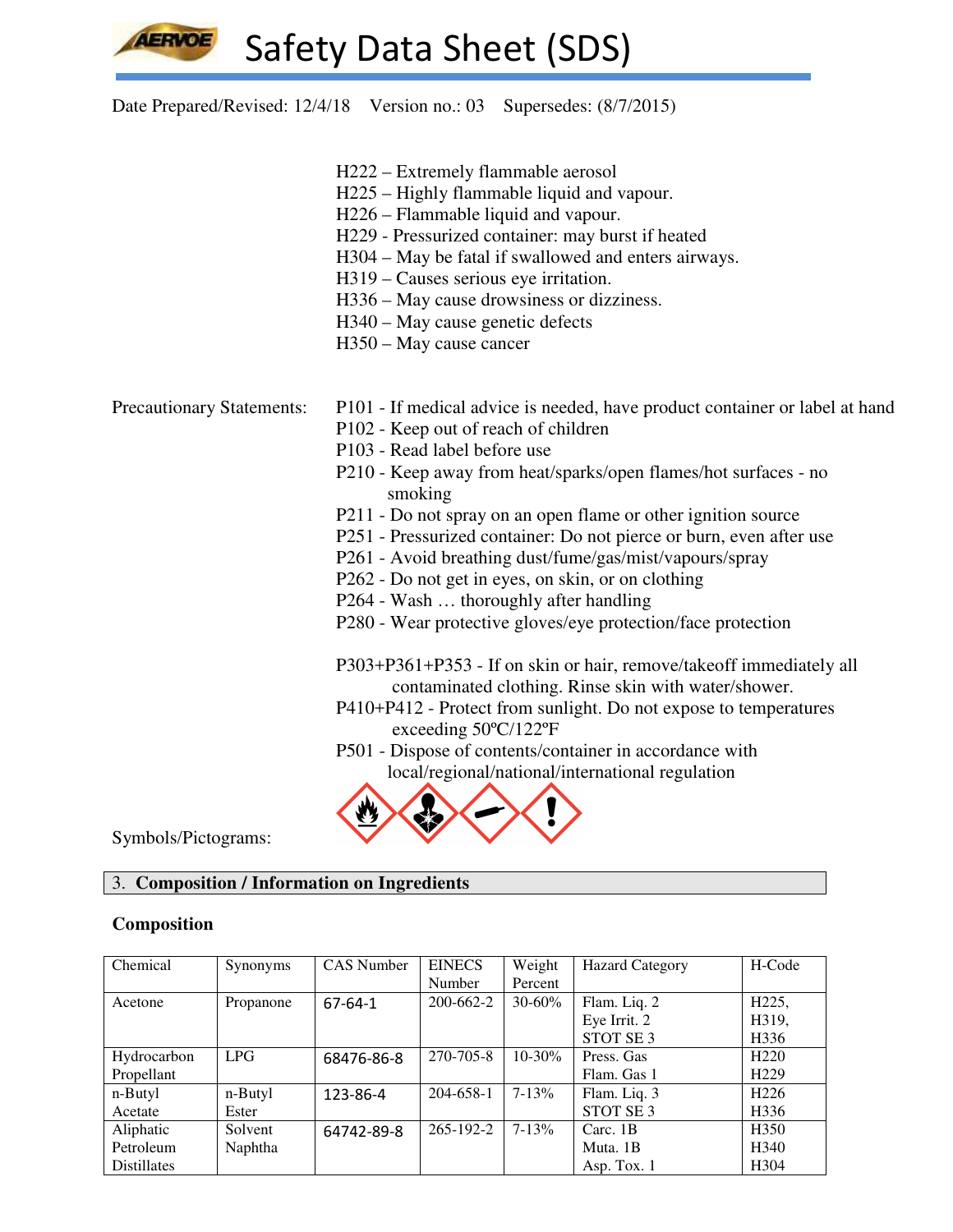Date Prepared/Revised: 12/4/18 Version no.: 03 Supersedes: (8/7/2015)

### **Other Product Information**

Chemical Identity: Mixture

## **4.) First Aid Measures**

**AERVOE** 

| <b>General Advice:</b>         | If symptoms persist, always call a doctor.                                                                                                                                                        |
|--------------------------------|---------------------------------------------------------------------------------------------------------------------------------------------------------------------------------------------------|
| <b>Inhalation First Aid:</b>   | Remove victim to fresh air and provide oxygen if breathing is<br>difficult. If not breathing, give artificial respiration, preferably<br>mouth to mouth. Get medical attention immediately.       |
| <b>Skin Contact First Aid:</b> | Wash with soap and water. Remove contaminated clothing and<br>shoes. Get medical attention immediately. Wash clothing before<br>reuse.                                                            |
| <b>Eye Contact First Aid:</b>  | If contact with eyes, immediately flush eyes with plenty of water<br>for at least 15 minutes, while holding eyelids open. Get medical<br>attention immediately.                                   |
| <b>Ingestion First Aid:</b>    | If swallowed, wash out mouth with water provided the person is<br>conscious. Do not induce vomiting. Never give anything by mouth<br>to an unconscious person. Get medical attention immediately. |
| <b>Most Important</b>          |                                                                                                                                                                                                   |
| <b>Symptoms/Effects:</b>       | Exposure may cause slight irritation to the skin, eyes, and respiratory tract.<br>Excessive exposure may cause central nervous system effects.                                                    |

# **5. Fire Fighting Measures**

| Aerosol                                                                                              |
|------------------------------------------------------------------------------------------------------|
| Not Available                                                                                        |
| Carbon dioxide, dry chemical, water spray.                                                           |
| None known                                                                                           |
|                                                                                                      |
| None known                                                                                           |
| Carbon dioxide, Carbon monoxide                                                                      |
| Closed Containers may rupture due to the buildup of pressure                                         |
| from extreme temperatures.                                                                           |
| Precautions for fire-fighters: Use water spray to cool containers exposed to heat or fire to prevent |
| pressure build up. In the event of a fire, wear full protective clothing and                         |
| NIOSH- approved self-contained breathing apparatus with full face piece                              |
| operated in the pressure demand or other positive pressure mode.                                     |
|                                                                                                      |

# **6. Accidental Release Measures**

## **PERSONAL PRECAUTIONARY MEASURES:**

1) Follow personal protective equipment recommendations found in section 8.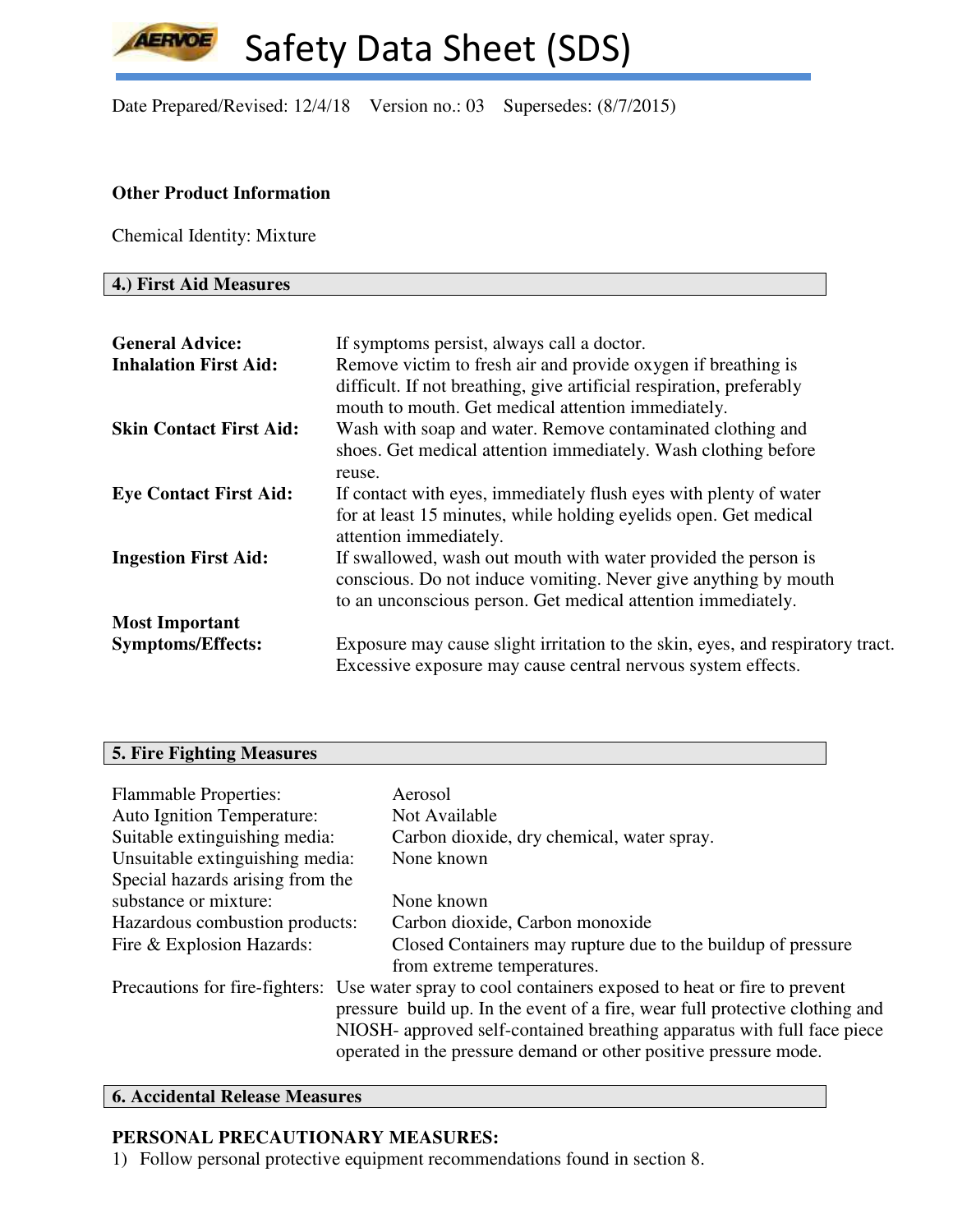Date Prepared/Revised: 12/4/18 Version no.: 03 Supersedes: (8/7/2015)

2) Maintain adequate ventilation.

## **SPILL CLEAN-UP PROCEDURES:**

- 1.) Evacuate unprotected personnel from the area.
- 2.) Remove sources of ignition if safe to do so.
- 3.) Pickup spilled materials using non-sparking tools and place in an appropriate container for disposal.
- 4.) Contain spill to prevent material from entering sewage or ground water systems.
- 5.) Always dispose of waste materials in accordance with all EU, National and Local Regulations.

#### **7. Handling and Storage**

#### **Handling**:

 Flammable Aerosol, use in a well ventilated area. Do not use near sources of ignition. Do not to eat, drink and smoke while working with this material. Wash hands after use.

## **Conditions for safe storage, including any incompatibilities:**

Store out of direct sunlight.

Storage Temperature: 32° to 120°F (0° to 49°C). No known incompatibilities.

### **8. Exposure Controls / Personal Protection**

#### **Appropriate engineering controls:**

Ensure adequate ventilation. A system of local and/or general exhaust is recommended to keep employee exposures below the Airborne Exposure Limits.

Keep away from sources of ignition.

Take precautionary measures against static discharge.

#### **Personal Protection:**

Eye & face protection devices such as safety glasses, safety goggles or face shield are recommended.

#### **Skin protection**

Wear the appropriate protective clothing, including boots, gloves, lab coat, apron or coveralls, as appropriate, to prevent skin contact.

#### **Respiratory protection:**

Use only in an adequately ventilated area. For unknown vapor concentrations use a positive-pressure, pressure-demand, self-contained breathing apparatus (SCBA).

| <b>Hazardous Ingredient</b>   | <b>CAS</b><br><b>Number</b> | <b>ACGIH TLV</b><br>(TWA) | <b>ACGIH TLV</b><br>(STEL) | <b>OSHA</b><br><b>PEL</b><br>(TWA) | <b>OSHA PEL</b><br>(STEL) |
|-------------------------------|-----------------------------|---------------------------|----------------------------|------------------------------------|---------------------------|
| Acetone                       | 67-64-1                     | 500ppm                    | 750ppm                     | $1000$ ppm                         | N/AV                      |
| <b>Hydrocarbon Propellant</b> | 68476-86-                   | N/AV                      | N/AV                       | N/AV                               | N/AV                      |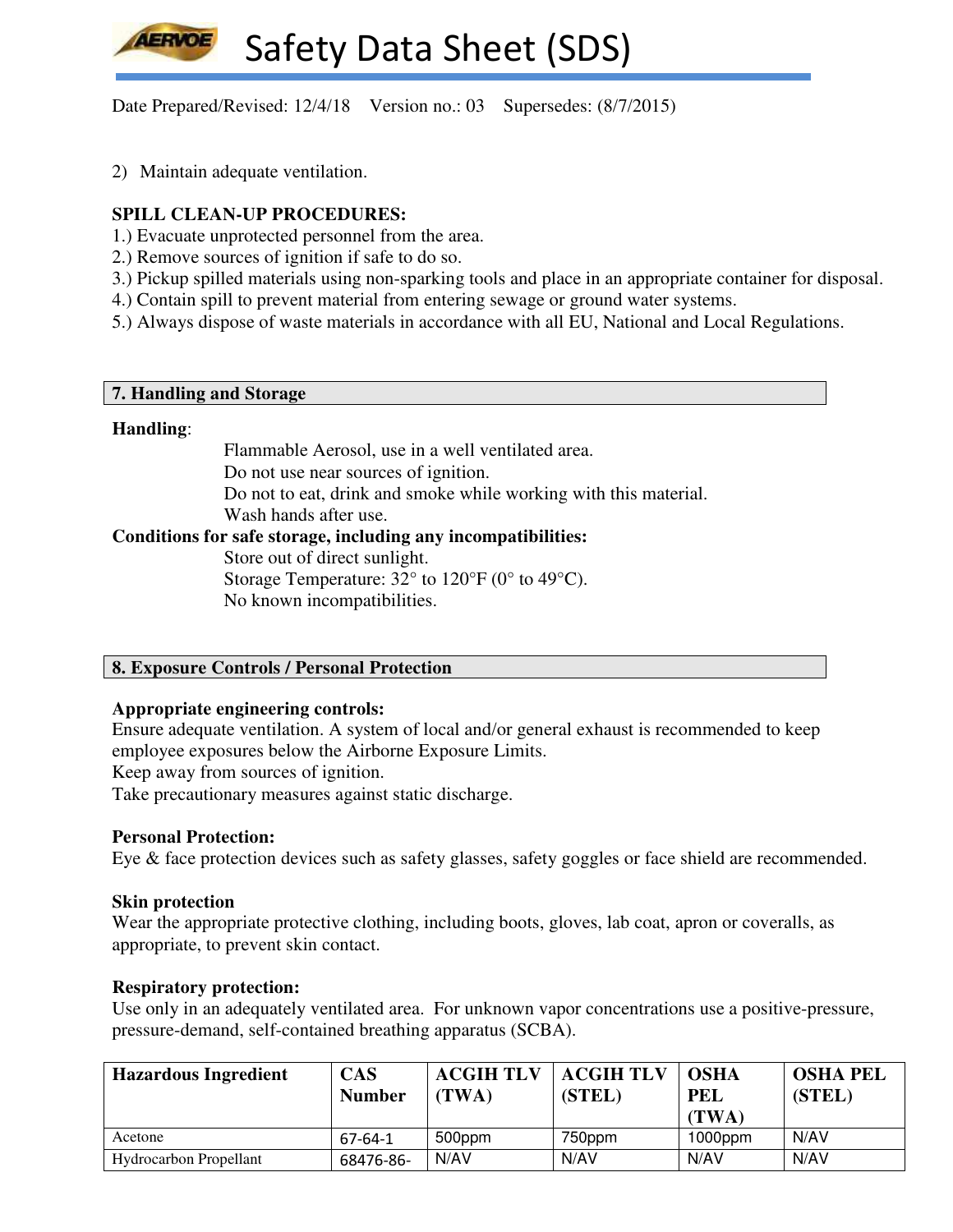

Date Prepared/Revised: 12/4/18 Version no.: 03 Supersedes: (8/7/2015)

| Aliphatic Petroleum Distillates | 64742-89- | N/AV   | N/AV   | N/AV   | N/AV |
|---------------------------------|-----------|--------|--------|--------|------|
|                                 |           |        |        |        |      |
| n-Butyl Acetate                 | 123-86-4  | 150ppm | 200ppm | 150ppm | N/AV |

### **\*Values are based on the 2014 Guide to Occupational Exposure Values by ACGIH**

### **9. Information on Basic Physical and Chemical Properties**

| Appearance: Clear                           | Odor: Ketone odor                     |
|---------------------------------------------|---------------------------------------|
| Odor Threshold: N/AV                        | pH: Not Applicable (solvent Base)     |
| Melting Point: N/AV                         | Freezing Point: N/AV                  |
| Initial Boiling Point: N/AV                 | Boiling Point Range: N/AV             |
| Flash Point: $\langle 0^{\circ}$ F (-18° C) | Evaporation Rate: Faster than n-Butyl |
|                                             | Acetate                               |
| Flammability Solid/Gas: Flammable gas       | LEL: 0.8% UEL: 13%                    |
| Vapor Pressure: N/AV                        | Vapor Density: Heavier Than Air       |
| <b>Relative Density: N/AV</b>               | Solubility: Negligible                |
| <b>Partition Coefficient:</b>               | Auto-ignition Temperature: N/AV       |
| n-octanol/water: N/AV                       |                                       |
| Decomposition Temperature: N/AV             | Viscosity: N/AV                       |
| <b>Explosive Properties: N/AV</b>           | <b>Oxidizing Properties: N/AV</b>     |

## **10. Stability & Reactivity**

Possibility of hazardous reactions: Hazardous polymerization will not occur under normal conditions Chemical stability: Stable under normal conditions Conditions to avoid: Heat and ignition sources Incompatible materials: Strong Oxidizing Agents Hazardous decomposition products: Will not occur

### **11. Toxicological Information**

Reports have associated repeated and prolonged overexposure to solvents with permanent brain and nervous system damage. Repeated overexposure can also damage kidneys, lungs, liver, heart and blood

Routes of exposure: Eyes, skin, ingestion, and/or inhalation

| Acute toxicological data: | (Acetone) Acute oral LD50: $5800mg/kg(rat)$<br>(Acetone) LC50: 21000 ppm / 8 hr (rat) |  |  |
|---------------------------|---------------------------------------------------------------------------------------|--|--|
| Eye irritation data:      | N/AV                                                                                  |  |  |
|                           |                                                                                       |  |  |

Skin irritation/sensitization/absorption data: N/AV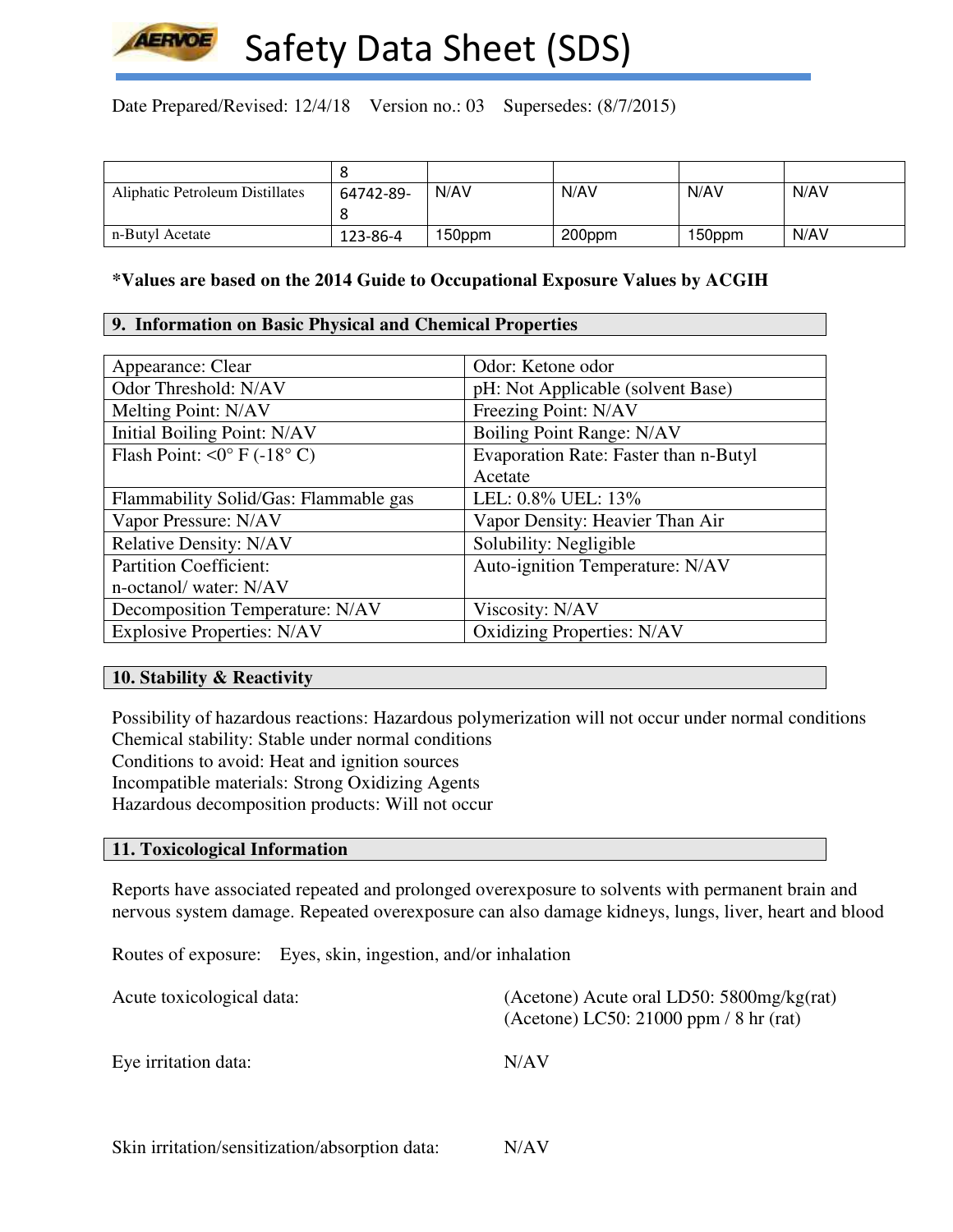Date Prepared/Revised: 12/4/18 Version no.: 03 Supersedes: (8/7/2015)

| Reproductive toxicity data:                                 | N/AV                                                                                                                                                     |
|-------------------------------------------------------------|----------------------------------------------------------------------------------------------------------------------------------------------------------|
| Mutagenicity data:                                          | Muta 1B                                                                                                                                                  |
| Symptoms associated with physical contact:                  | N/AV                                                                                                                                                     |
| Acute/chronic effects from short/long<br>term exposure:     | Irritating to skin. Prolonged/repeated contact may<br>cause defatting of the skin which can lead to<br>dermatitis. Not expected to be a skin sensitizer. |
| Known reportable carcinogens via the<br>following agencies: |                                                                                                                                                          |
| NTP:                                                        | N/AV                                                                                                                                                     |
| IARC:                                                       | IARC3: Classification not possible from current data                                                                                                     |
| OSHA:                                                       | TLV-A4                                                                                                                                                   |

 $*$  Petroleum distillates may contain chemical carcinogens in limited quantities  $( $0.01\%$ ). These quantities are determined by$ the supplier/fraction/purity of the distillate during the manufacturing process. Chemicals that may be present within distillates are listed on California's prop 65 list such as ETHYLBENZENE, BENZENE, and TOLUENE.

#### **12. Ecological Information**

Ecotoxicity: **No Data Available** Persistence and degradability: **No Data Available** Bioaccumulative potential: **No Data Available** Mobility in soil: **No Data Available** Results of PBT and vPvB assessment: **No Data Available** Other adverse effects: **No Data Available**

#### **13. Disposal Considerations**

**Waste Disposal:** Dispose of material in accordance with EU, national and local requirements. For proper disposal of used material, an assessment must be completed to determine the proper and permissible waste management options permitted under applicable rules, regulations and/or laws governing your location.

**Product / Packaging disposal:** Dispose of packaging in accordance with federal, state and local requirements, regulations and/or laws governing your location.

#### **14. Transportation Information**

#### **US DOT**

| UN            | <b>Proper Shipping Name</b> | Hazard | Packing    | Marine     | Special           |
|---------------|-----------------------------|--------|------------|------------|-------------------|
| Number        |                             | Class  | Group      | Pollutant  | <b>Provisions</b> |
| <b>UN1950</b> | Aerosols                    | 4.1    | Not        | <b>Not</b> | Reference 49      |
|               |                             |        | Applicable | Applicable | CFR 172.101       |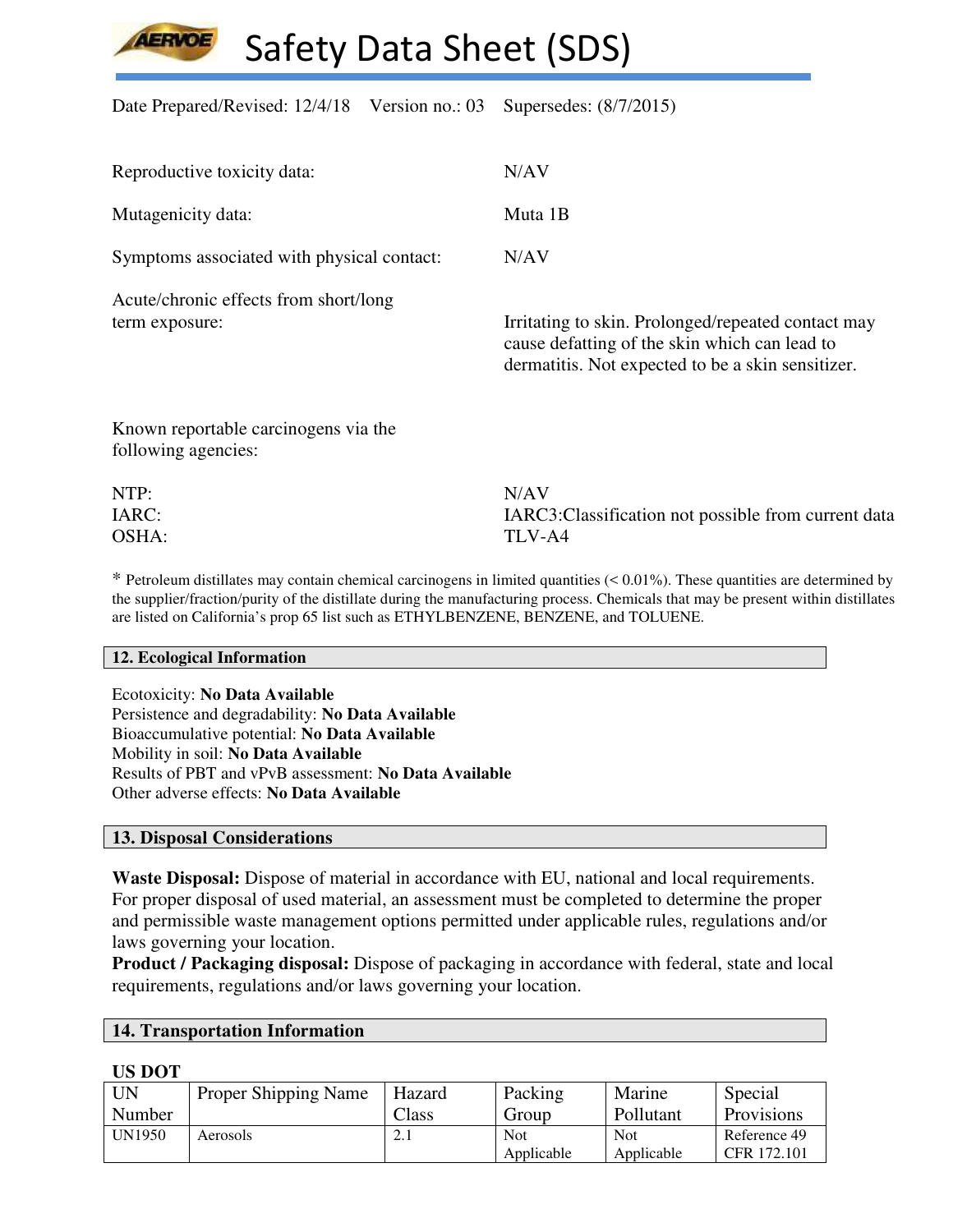

Date Prepared/Revised: 12/4/18 Version no.: 03 Supersedes: (8/7/2015)

## **IMDG**

| .      |                      |        |            |            |            |
|--------|----------------------|--------|------------|------------|------------|
| UN     | Proper Shipping Name | Hazard | Packing    | Marine     | Special    |
| Number |                      | Class  | Group      | Pollutant  | Provisions |
| UN1950 | Aerosols             | 2.1    | <b>Not</b> | <b>Not</b> | Reference  |
|        |                      |        | Applicable | Applicable | IMDG code  |
|        |                      |        |            |            | part 3     |

## **IATA:**

| <b>UN</b> | <b>Proper Shipping Name</b> | Hazard | Packing    | Marine     | Special     |
|-----------|-----------------------------|--------|------------|------------|-------------|
|           |                             |        |            |            |             |
| Number    |                             | Class  | Group      | Pollutant  | Provisions  |
| UN1950    | Aerosols, Flammable         | 2.1    | <b>Not</b> | <b>Not</b> | Reference   |
|           |                             |        | Applicable | Applicable | <b>IATA</b> |
|           |                             |        |            |            | Dangerous   |
|           |                             |        |            |            | Goods       |
|           |                             |        |            |            | Regulation  |

### **15. Regulatory Information**

### **Workplace classification:**

This product is considered hazardous under the OSHA Hazard Communication Standard (29 CFR 1910.1200). The Occupational Safety and Health Administration's interpretation of the product's hazard to workers.

#### **SARA Title 3:**

Section 311/312 Categorizations (40 CFR 372): This product is a hazardous chemical under 29 CFR 1910.1200, and is categorized as an immediate and delayed health, and flammability physical hazard. Superfund Amendment and Reauthorization Act (SARA) category. SARA requires reporting any spill of any hazardous substance.

**TSCA status:** All chemicals in this product are listed, or are exempt from listing, on the TSCA Inventory.

**WHMIS:** This product has been classified in accordance with the hazard criteria of the Controlled Products Regulations (CPR) and the (M)SDS contains all of the information required by the CPR. **PROP 65 (CA):** WARNING: Cancer and Reproductive Harm– www.P65Warnings.ca.gov

#### **16. Other Information**

This SDS has been completed in accordance with GHS Rev04 (2011): U.S OSHA, CMA, ANSI, Canadian WHMIS standards, and European Directives.

Date of Preparation/Revision: 12/4/18 Supersedes: 8/7/2015

To the best of our knowledge, the information contained herein is believed to be accurate. However, the above data does not imply any guarantee or warranty of any kind, expressed or implied. The final determination of the suitability of any material is the sole responsibility of the user. All materials made present un-known hazards and should be used with caution. Although certain hazards are described herein, we cannot guarantee these are the only hazards existing.